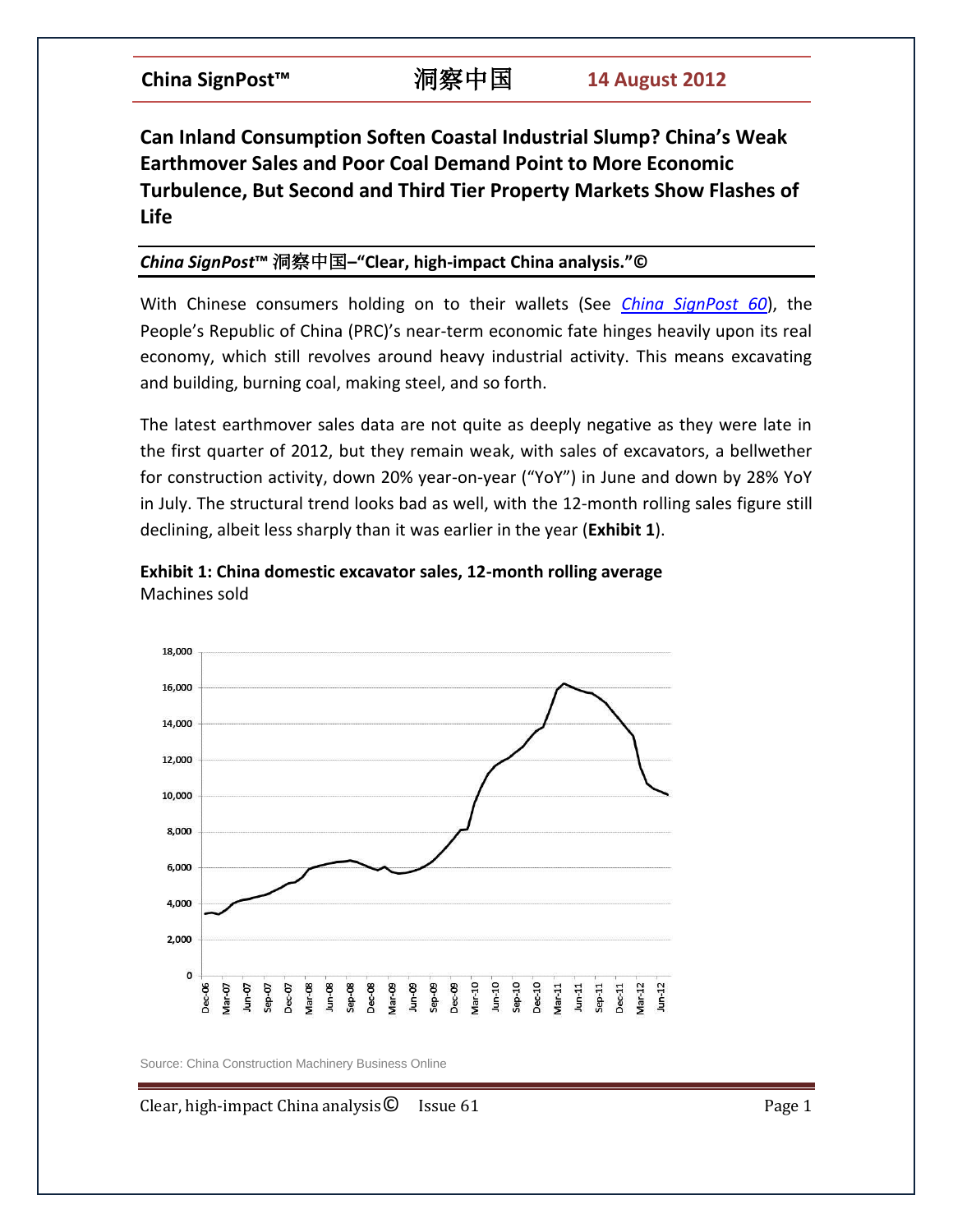## **China SignPost™** 洞察中国 **14 August 2012**

Excavator sales are slowing in key markets that are among China's most populous and have some of the highest levels of construction activity. For instance, during July 2012, excavator sales were 25% lower in Shandong province than they were one year ago, according to China Construction Machinery Business Online, a leading industry news source.

### **Other weak spots**

- Thermal coal demand is weak in the provinces of Central China, which for the past several years have delivered the highest population-adjusted GDP growth in in the country. On 11 July 2012, Hunan Province reported that thermal coal inventories at power plants were 42% higher than a year ago. This suggests that electricity demand is weak and that the officially reported data showing a sharp slowdown from last year are in fact more or less on point.
- Nationwide, China had an estimated 300 million tonnes of coal inventory in early July 2012—roughly one month of consumption, according to the China Coal Transportation and Distribution Association.
- Coking coal demand is weak as well in Central China, reflecting weakness in the steel market. This past week, a major Mongolian coking coal exporter told us that demand for coking coal in North Central China has been so weak that it was recently forced to idle its mine.
- Daily steel production in China is down by 9% from its peak in late April 2012, according to the China Iron & Steel Association.
- Crude oil refinery runs rose only 1.1% YoY in July, according to Platts. This suggests demand for gasoline for passenger cars and diesel fuel for trucking and industrial applications is weak.

### **Are there signs of life?**

While a significant slowdown is clearly underway in China's long-dynamic coastal regions, there appear to be pockets of greater growth potential in less-developed areas further inland. Despite the continued decline in earthmover sales, data from smaller real estate developers focused on the Second and Third-Tier cities suggests some construction companies are tip-toeing their way back into the market. For instance, Xinyuan Real Estate had a robust second quarter, posting sales of 194,500 square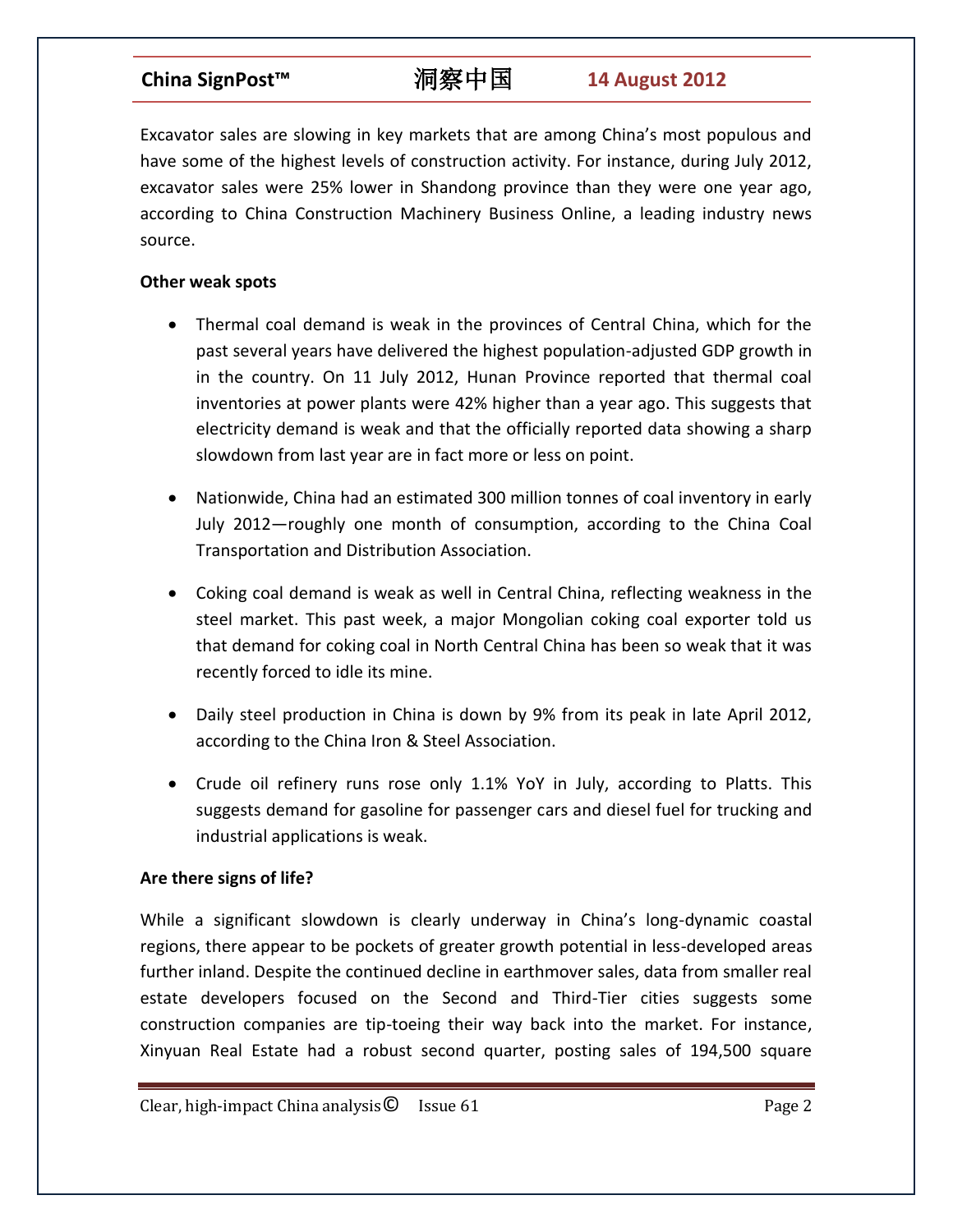meters, the company's second highest quarterly sales volume since early 2008 (**Exhibit 2**).



Square meters



Source: Company reports

To give a sense for how the company fits into the overall market, at the average Chinese apartment size of  $\approx$ 50 square meters, Xinyuan sold the equivalent of nearly 1,300 average units per month, a meaningful number. The company is a small slice of the national residential real estate pie, but given its presence in key cities such as Chengdu, Zhengzhou, and Xuzhou, its activities merit attention as an indicator of how strong consumers' demand for property is in these important emerging Chinese markets.

Second and third tier cities have more real estate growth potential than the coastal first tier cities, a reality reflected by the growing consumer economies in interior provinces such as Inner Mongolia, where Porsche opened a dealership in the mining town of

Clear, high-impact China analysis $\bullet$  Issue 61 Page 3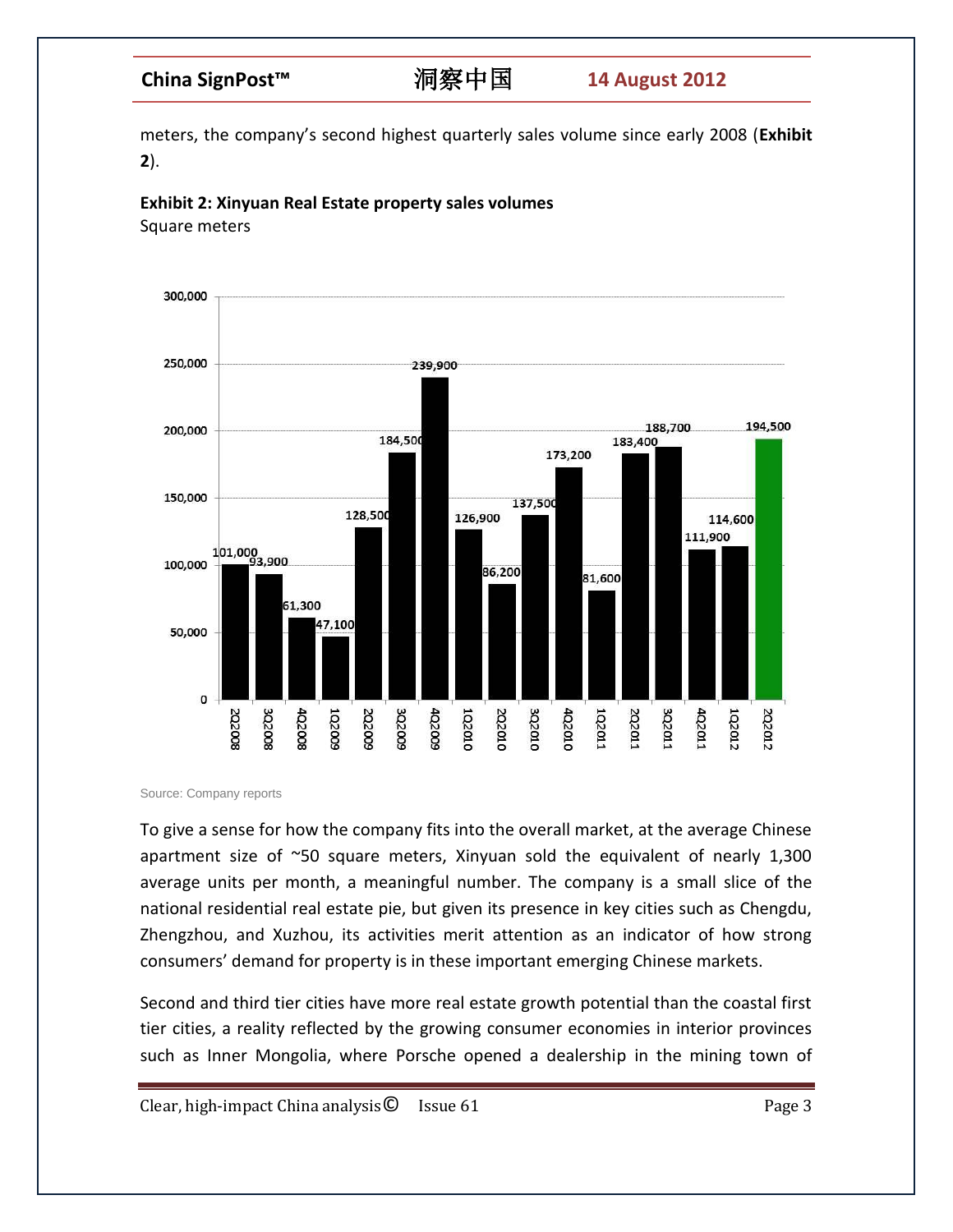## **China SignPost™** 洞察中国 **14 August 2012**

Ordos in March 2012, according to Bloomberg. Also, some real estate buyers may believe that the market in the second and third tier cities has definitively bottomed and that now is a good time to buy in order to capture future growth.

Two facts bear noting as we analyze Xinyuan's sales. First, in the city of Zhengzhou, Henan, one of Xinyuan's core markets, residential property sales volumes citywide rose 46% month-on-month in May 2012 to 9,521 units sold (National Bureau of Statistics, Henan Survey Organization). Second, the company's pricing has remained firm, with management noting that Xinyuan did not have to reduce prices in order to drive increased sales volumes in the second quarter of 2012 (**Exhibit 3**). Xinyuan tends to price its properties at a premium to the local market average—in Zhengzhou, for instance, the average apartment sells for around 6,300 RMB/square meter, while Xinyuan's properties sell for roughly 32% more per square meter based on the company's latest reported data.

## **Exhibit 3: Xinyuan Real Estate average sales price**

RMB per square meter



Source: Company reports

Clear, high-impact China analysis  $\bullet$  Issue 61 Page 4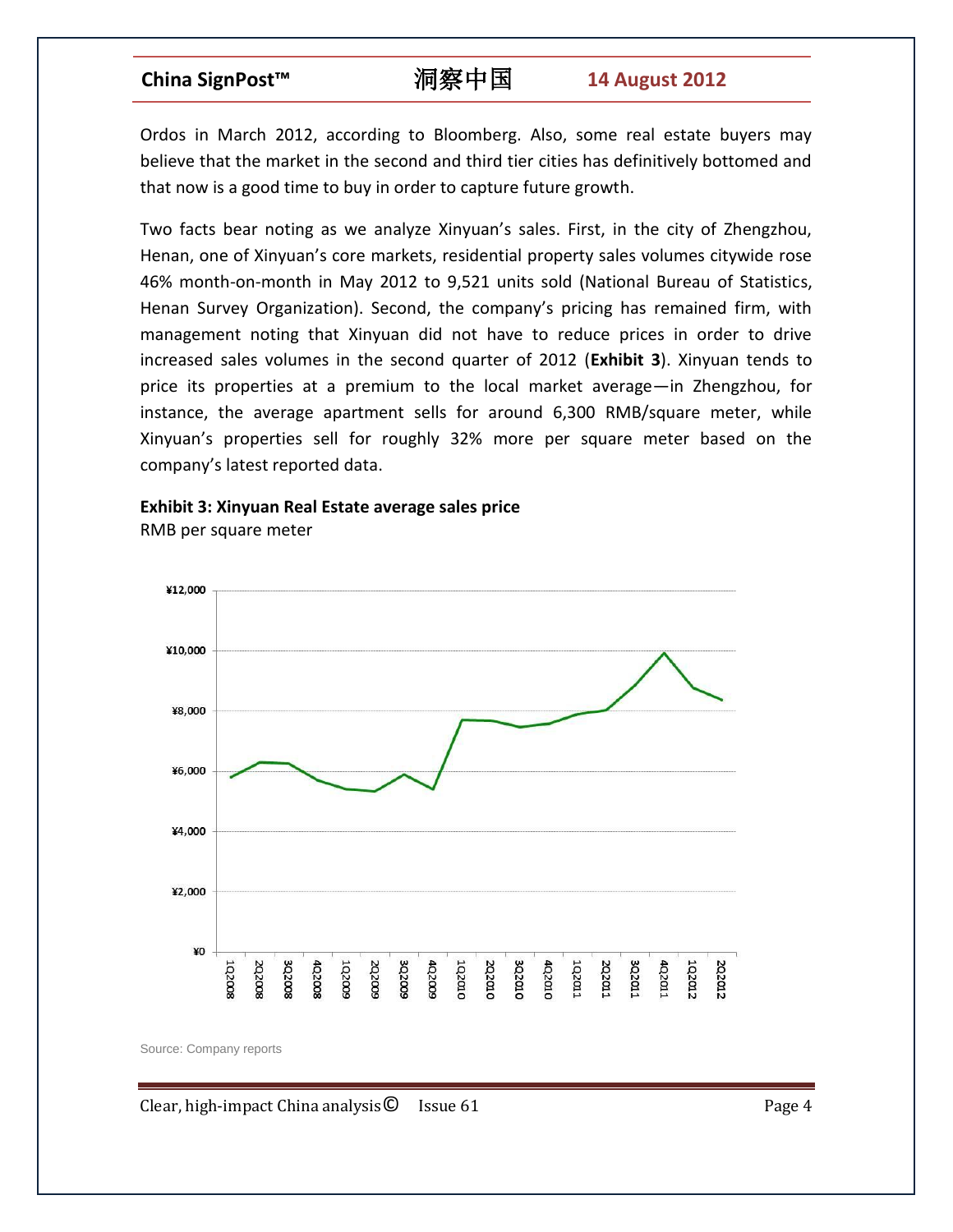### **Implications**

Slowing earthmover sales reflect substantial uncertainty among construction companies, who fear spending large sums on machinery that could end up sitting idle if the property and infrastructure markets do not pick up soon.

China has been announcing a number of "stimulus" measures since April 2012 (**Exhibit 4**). However, our sense is that many of the projects included in the announcements were already on the drawing boards when the economy slowed down and are simply being re-packaged as "stimulus measures." In practical terms, this means they have political significance, but that the main construction commodity markets (earthmovers, steel, concrete, copper) have already effectively priced in the demand the projects are likely to create. Also, not all projects are equal in size or potential impact, and some projects counted for statistical purposes are not very large or significant.

### **Exhibit 4: Select Chinese stimulus measures announced since April 2012**

| <b>NDRC (Federal)</b> |                           |                                                                                                                                                     |
|-----------------------|---------------------------|-----------------------------------------------------------------------------------------------------------------------------------------------------|
| <b>April 2012</b>     | 280 new projects approved | Focused on industrial innovation and clean energy                                                                                                   |
| <b>May 2012</b>       | 135 new projects approved | Baosteel and Wuhan alone granted permission to build RMB 134 billion of new steel capacity                                                          |
| <b>June 2012</b>      | 70 projects approved      | 69 projects relate to green energy and new energy production                                                                                        |
| <b>State</b>          |                           |                                                                                                                                                     |
| <b>July 2012</b>      | Jiangsu province          | City of Nanjing "30-point plan" to increase consumption                                                                                             |
| <b>July 2012</b>      | Zhejiang province         | City of Ningbo to implement 24 stimulus measures, including a fund to support new business,<br>tax cuts for qualified companies                     |
| <b>July 2012</b>      | Hunan province            | City of Changsha 5 year investment plan, valued at \$130 billion. Involves 195 development<br>projects including airport, subway, energy production |

Source: Rio Tinto

Unlike the massive economic stimulus plan of 2008-09, announced as a RMB 4 trillion (US\$586 billion) investment, subsequent stimulus measures are likely to be limited. Investors should avoid being swayed by what may become a fool's rally in which major traders ride the small bursts of stimulus while they can, only to dump holdings once it becomes clear that the ride is over. Small investors and poorly-managed funds that don't move quickly enough may face a hard landing indeed. There will be a big commodities piece to this story, as China's real economy is fueling a substantial part of the global and regional commodities boom, and its softening will affect prices across the board.

China's overall economic downturn will serve as an acid test of whether or not the Central and Western provinces can return to robust growth and meaningfully

Clear, high-impact China analysis  $\bullet$  Issue 61 Page 5 Page 5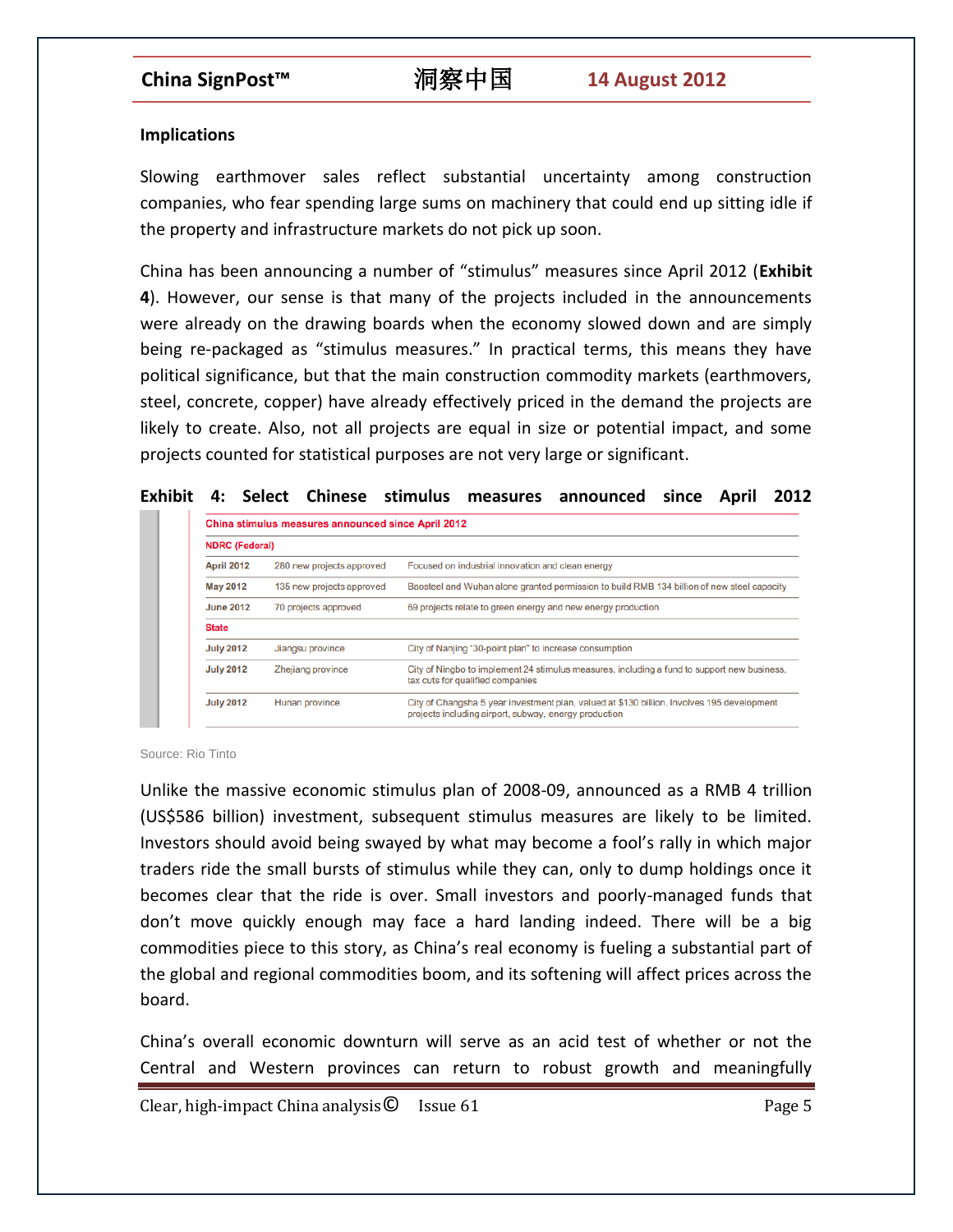# **China SignPost™** 洞察中国 **14 August 2012**

compensate for the slowdown on the East Coast. Four of China's 10 largest provincial economies in 2011 were in interior provinces (Henan, Hunan, Sichuan, and Hubei), accounting for 28% of the combined GDP of the 10 largest provincial economies.

The presently weak thermal coal demand and drop off in steel production evidenced by reduced coking coal demand bode poorly for these interior provinces' ability to underpin growth in the near-term and we think it realistic to expect continued economic stagnation at least through the October 2012 political transition period. No major policy changes are likely until after the 2,270 delegates of the 18th National Congress of the Communist Party of China meet to transfer power to a fifth generation of PRC leadership.